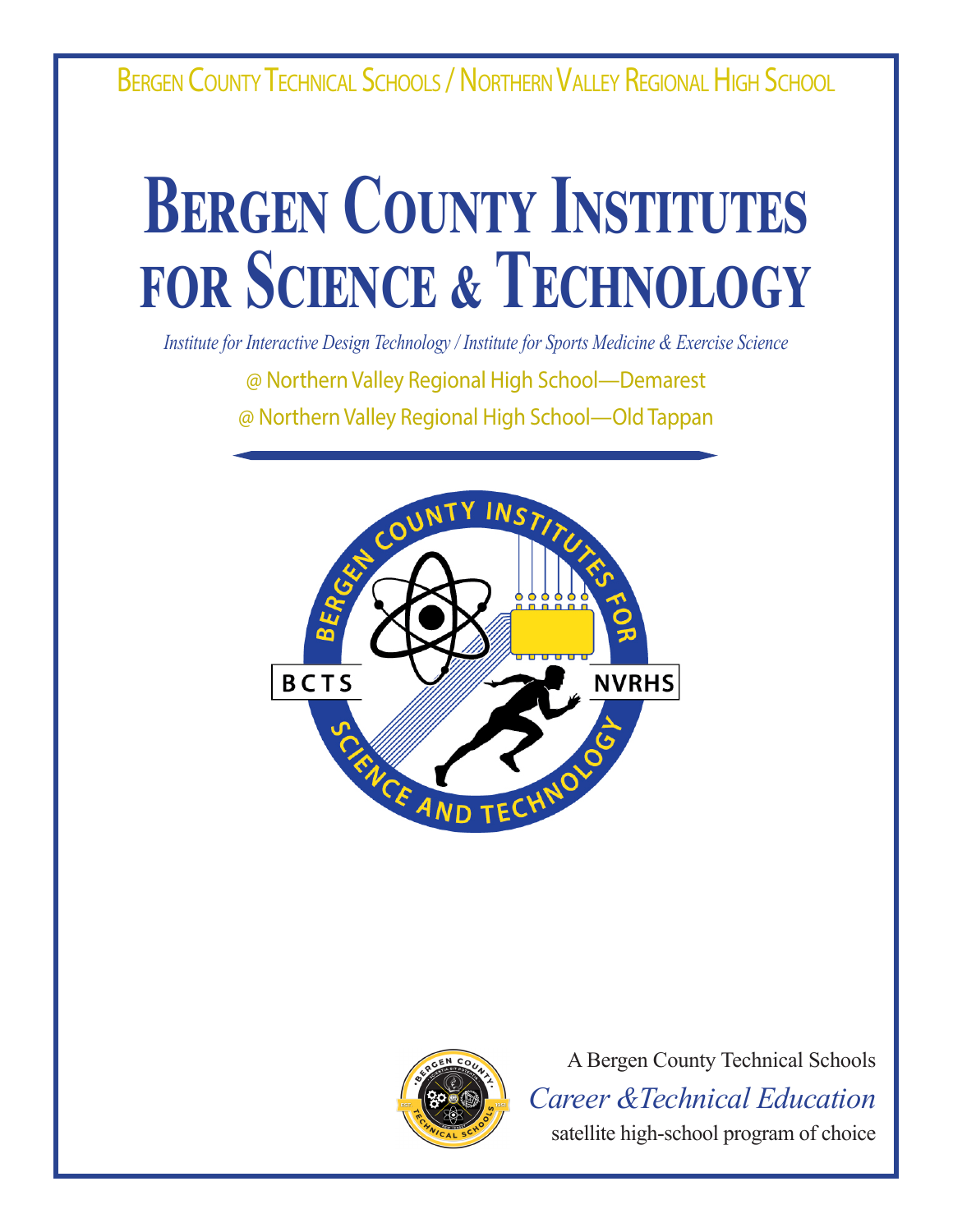#### **UX/UI Design**

Interactive Design is a Career & Technical Education program that introduces students to the exciting field of UX/UI Design. UX refers to User Experience Design, while UI refers to User Interface Design. This evolving multidisciplinary field underlies many of today's fastest growing industries, including web-based communications, advertising, and entertainment. UX/ UI design is driven by the imperative to design something that meets a user's needs, and inspires consumers to want to engage with a digital product.

Today's designers must be entrepreneurs observing market trends, exploiting innovation, creating intellectual property, and applying aesthetic solutions to enhance the value of a product, service or experience. In this course, students will witness UX design at work and evaluate its effectiveness through movies and television, video games, mobile technology, hardware, museum exhibits and of course, the web. Throughout, students will also be introduced to a variety of technology hardware and software, including virtual reality, app design, and 3D modeling software, to name a few.

#### **CTE Courses**

**Essentials of Interactive Design**—A comprehensive overview of Interactive Design. Students will become well-versed in the principles of user-centered design, including the underlying psychology and sociology that guides user design.

**Design Strategy and Information Architecture**—A hands-on course where the primary focus will be to design a user interface that addresses a problem or need.

**Visual Design**—A course focusing on the aesthetics behind successful design.

**Interactive Design Studio**—A projectdriven and product-based capstone course.

### SCOPE AND SEQUENCE

#### 9TH GRADE:

CTE Course—Essentials of Interactive Design Science—Biology Math—Algebra I, Geometry, or Algebra II Honors \*\* Social Studies—U.S. History I Language Arts—English I World Language—Multiple World Languages are Available Health & PE—Health & PE 9

#### 10TH GRADE:

CTE Course—Design Strategy and Information Architecture Science—Chemistry Math—Geometry, Algebra II, or Pre-Calculus Honors \*\* Social Studies—U.S. History II Language Arts—English II World Language—Multiple World Languages are Available Health & PE—Drivers' Ed & PE 10

#### 11TH GRADE:

#### CTE Course—Visual Design

Science—Physics

Math—Algebra II, Pre-Calculus, AP Calculus AB or BC, or AP Stats \*\* Social Studies—World History Language Arts—English III

World Language—Additional World Languages/Elective Available Visual & Performing Arts—Requirement fulfilled through CTE Course Health & PE—Health & PE 11

#### 12TH GRADE:

CTE Course—Interactive Design Studio

Science—Electives Available

Math—AP Stats (Recommended), or Pre-Calculus, Calculus, AP Calc AB or BC, Discrete Math, or Trigonometry and Statistics \*\*

Social Studies—Financial Literacy

Language Arts—English IV

World Language—Additional World Languages/Elective Available

Health & PE—Health & PE 12

Financial Literacy—PFL requirement fulfilled through virtual, hybrid, or approved electives

Optional electives offered in each grade. AP Comp Sci recommended as senior year elective.

- \* Course titles in red represent dual-enrollment classes where students earn both high school and college credits.
- \*\* Courses are contingent upon placement test results

Scope and sequence details are subject to change

## **Profile of an Institute for Interactive Design Technology Student**

- A student who desires both an academic and technical educa tional environment that focuses on the application of visual design, psychology, business, and technology to improve human computer interaction.
- A student with a 3.0-3.4 gpa and proficient scores on the NJSLA/ Terra Nova who demonstrates the desire to challenge her/himself in college-level career and academic coursework.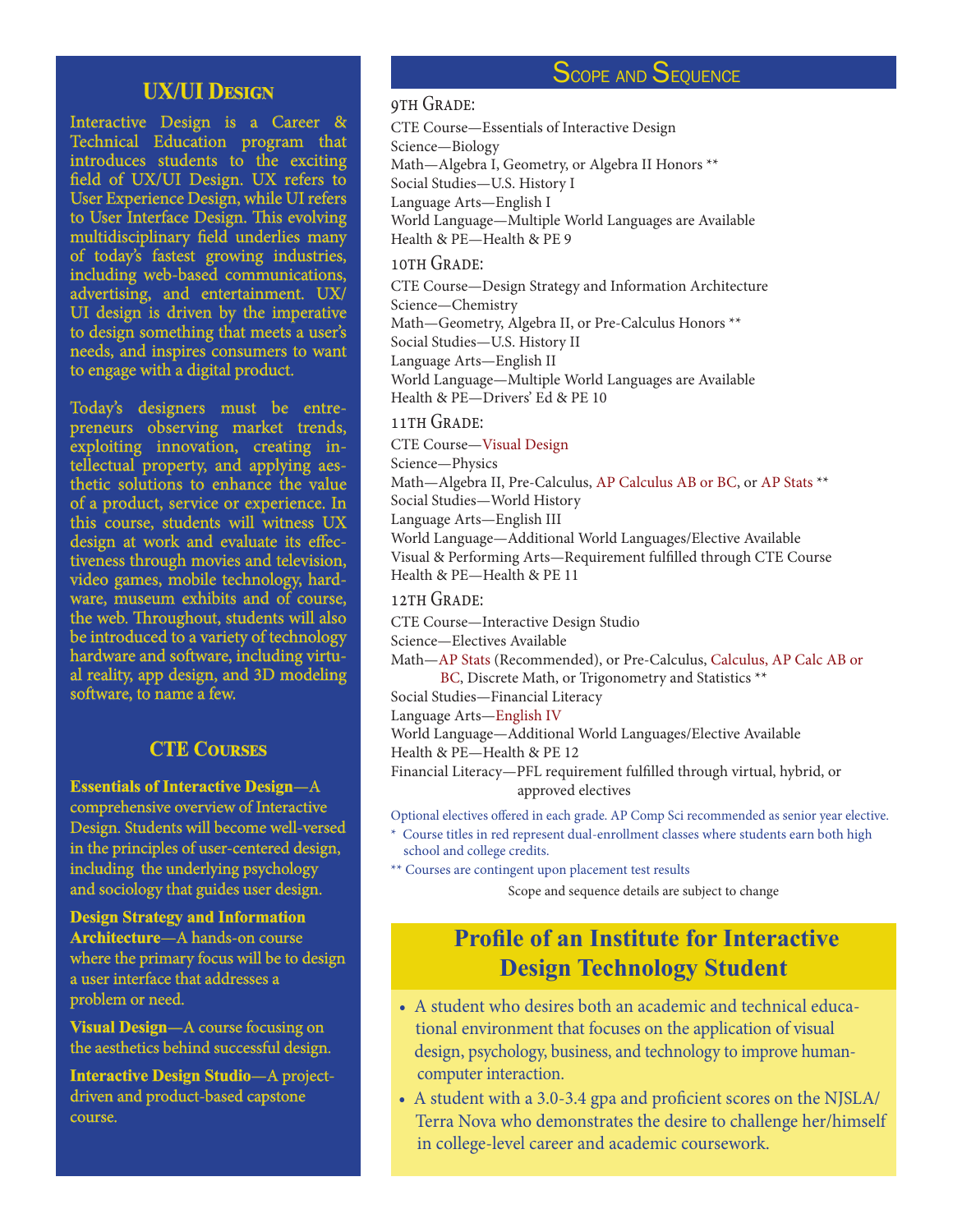## Scope and Sequence

#### 9th Grade:

CTE Course—Sports Medicine & Athletic Training Science—Biology Math—Algebra I, Geometry, or Algebra II Honors \*\* Social Studies—U.S. History I Language Arts—English I World Language—Multiple World Languages are Available Health & PE—Health & PE 9

#### 10TH GRADE:

CTE Course—Anatomy & Physiology Science—Chemistry Math—Geometry, Algebra II, or Pre-Calculus Honors \*\* Social Studies—U.S. History II Language Arts—English II World Language—Multiple World Languages are Available Health & PE—Drivers' Ed & PE 10

#### 11TH GRADE:

CTE Course—Movement & Performance Science—Physics Math—Algebra II, Pre-Calculus, AP Calculus AB or BC, or AP Stats \*\* Social Studies—World History Language Arts—English III World Language—Additional World Languages/Elective Available Visual & Performing Arts—Video Editing & Analysis Health & PE—Health & PE 11

#### 12TH GRADE:

CTE Course—Energy Systems Science—Electives Available Math—AP Stats (Recommended), or Pre-Calculus, Calculus, AP Calc AB or BC, Discrete Math, or Trigonometry and Statistics \*\* Social Studies—Financial Literacy Language Arts—English IV World Language—Additional World Languages/Elective Available Health & PE—Health & PE 12 Financial Literacy—PFL requirement fulfilled through virtual, hybrid, or approved electives

Optional electives offered in each grade. AP Comp Sci recommended as senior year elective. Course titles in red represent dual-enrollment classes where students earn both high school and college credits.

\*\* Courses are contingent upon placement test results

Scope and sequence details are subject to change

## **Profile of an Institute for Sports Medicine & Exercise Science Student**

- A student who desires both an academic and technical educa tional environment that focuses on the study and application of the scientific principles that underpin physical performance.
- A student with a 3.0-3.4 gpa and proficient scores on the NJSLA/ Terra Nova who demonstrates the desire to challenge her/himself in college-level career and academic coursework.

## **Sports Medicine & Exercise Science**

The Institute for Sports Medicine & Exercise Science offers a four-year sequence of courses involving the study and application of the scientific principles that underpin physical performance. The program will incorporate the traditional disciplines of anatomy and physiology, biomechanics, sport psychology, athletic training, and nutrition. Students will cover a range of topics and carry out experimental investigations in both laboratory and field settings to acquire the knowledge and understanding necessary to critically analyze human performance, optimize athletic output, and minimize injury.

#### **CTE Courses**

**Sports Medicine & Athletic Training**—A hands-on, introductory course on athletic training techniques including stretching, joint wrapping, icing, injusy cause and prevention, and emergency injury management. Studnets will be exposed to various career opportunities in the field of sports medicine.

#### **Anatomy & Physiology**—An

introduction to body systems including the skeletal, muscular, cardiovascular, and respiratory systems. Students will examine the interaction of these systems as they relate to sport and performance.

**Movement & Performance**—A course allowing students to perform movement analysis, examining the neuromuscular function and biomechanics of athletes and how they affect speed, agility, balance, and coordination.

**Energy Systems**—An introduction to energy production through the Kreb's cycle, nutrition, biochemistry of muscle fatigue, and carbohydrate and fat metabolism, as well as the importance of a balanced diet in relation to wellness and athletic performance.